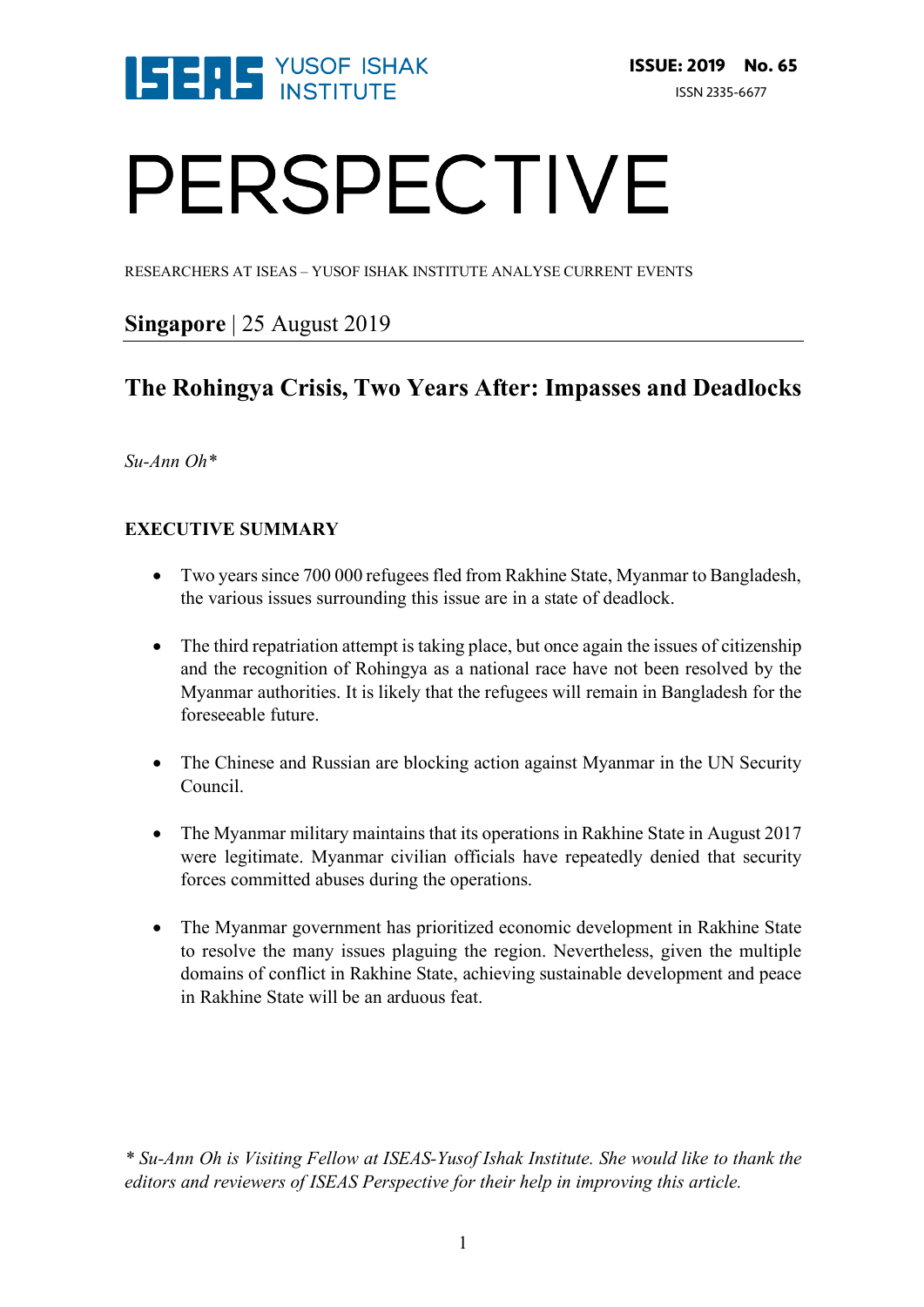

25th August marks two years since hundreds of thousands of Rohingya, referred to as Bengali in Myanmar, fled from Rakhine State in Myanmar to Cox's Bazar in Bangladesh. The triggering incident was the attack by the Arakan Rohingya Salvation Army (ARSA), a non-state armed group claiming to defend the rights of the Rohingya, on police and army posts in northwest Rakhine State. Consequently, the Myanmar military launched "clearance operations" to eliminate militants. In the process, it is estimated that thousands of Rohingya were killed, and entire villages were burnt down.<sup>1</sup> In just three months, more than 700 000 Rohingya fled to Bangladesh in search of sanctuary.

This article provides a summary of what has happened in the two years since the Rohingya fled to Bangladesh. It shows that for the issues of refugee camp conditions, repatriation, justice and resolution, the various actors are at an impasse.

#### **OVERCROWDING AND UNDERFUNDING**

According to UNHCR figures provided on 15 August 2019, 743 016 people have arrived from Rakhine State, Myanmar, in Cox's Bazar, Bangladesh in the last two years. This brings the total number of refugees in Cox's Bazar to 912 852, the majority of whom identify as Rohingya.2 Of these, more than half are children (55 per cent of the population). Women and girls make up 52 per cent of the residents and there are 210 488 families in the 35 camps and sites.3

Despite the Bangladeshi government having provided more land for refugee camps, overcrowding has been identified by the agencies working in Cox's Bazar as the central challenge for providing services and for improving living conditions. First, the lack of space increases the risk of landslides and floods, which in turn cause displacement and deaths. This is particularly so during monsoons and cyclones. Second, agencies are finding it difficult to create access roads for the more remote parts of camps. This restricts their capacity to provide adequate services to residents. Third, there is a lack of open spaces and shade for recreation and community-based activities.<sup>4</sup> Fourth, it has been reported that incidents of violence and tension have been exacerbated by the congestion in the camps.

Finally, the lack of space has also limited opportunities for education and training.<sup>5</sup> Consequently, many children attend informal education for only two hours a day to allow for multiple shifts. The figures show that 16 per cent of children between 3-14 years old, and 81 per cent of young people between 15-24 have no access to education at all.<sup>6</sup>

Besides overcrowding, there is a shortfall in the total funding required. The 2018 Joint Response Plan for assisting camp residents was funded at 69 per cent. In July 2019, only a third of the US\$920 million requested for the year has been received.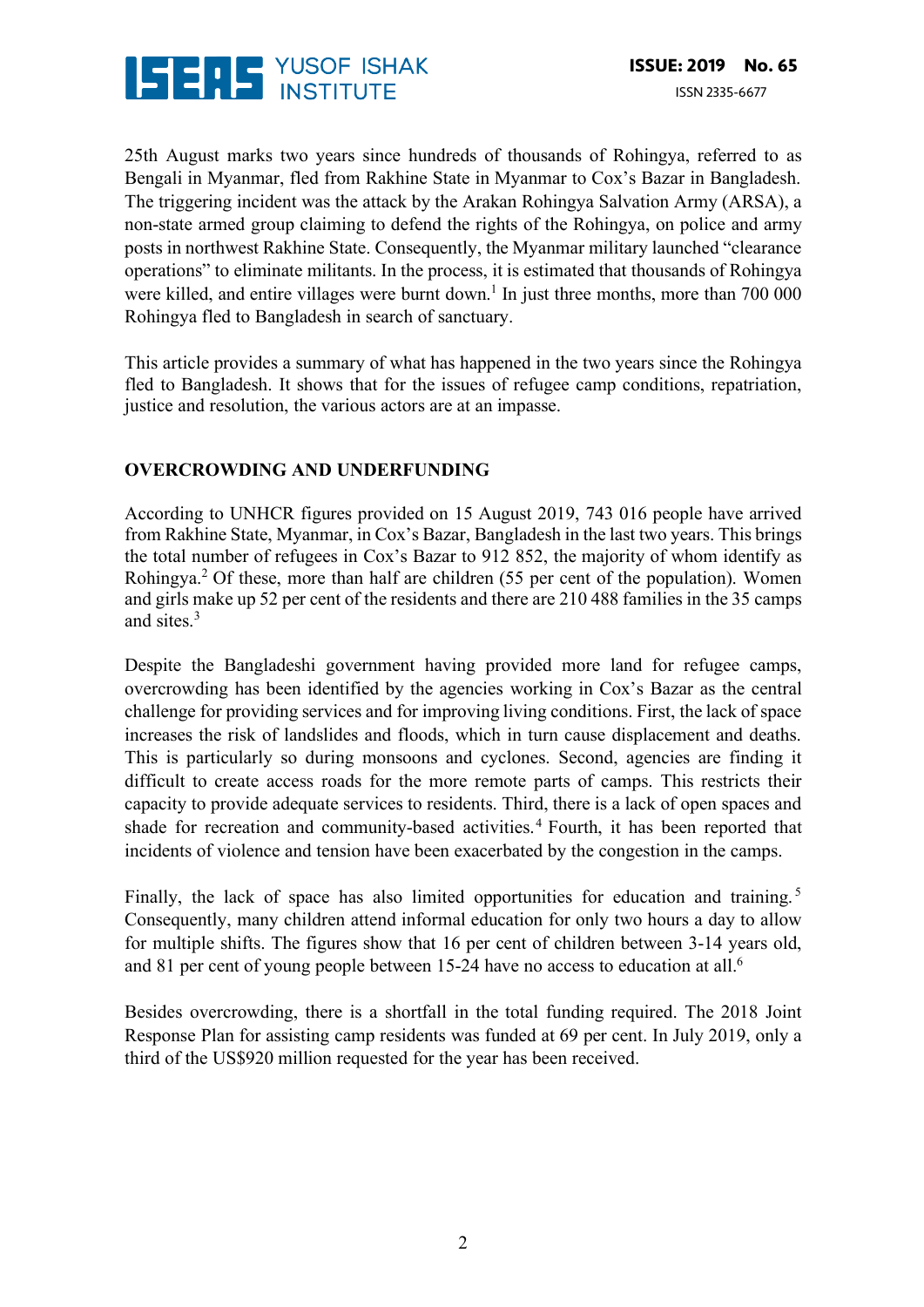

#### **REPATRIATION, CITIZENSHIP AND PLACE OF RETURN**

At present, the third attempt to repatriate the refugees is under way. A list of more than 3000 Rohingya refugees has been confirmed by the Myanmar government as eligible to return. However, several refugees have reported not having been consulted, informed or even willing to return to Rakhine State.<sup>7</sup> This renewed repatriation endeavour comes after a Myanmar government delegation began repatriation talks with Rohingya leaders in one of the camps in late July. At these talks, the Rohingya reiterated that they would not return unless they were granted citizenship and recognized as Rohingya.

The first repatriation attempt began in November 2017 with Myanmar and Bangladesh signing an agreement to repatriate the refugees as soon as possible. The first batch of Rohingya was slated to return at the end of January 2018 but this was postponed by the Bangladesh government amidst concerns about the procedures and the unwillingness of the refugees to return.

In June 2018, the UN High Commissioner for Refugees (UNHCR), the UN Development Programme, and the Myanmar government signed a memorandum of understanding on return which lacked guarantees of citizenship. This led to a second attempt at repatriation in mid- November 2018 which fell through because the Rohingya were unwilling to return without guarantees of citizenship and housing.

The challenges surrounding repatriation are multi-factorial. First, the Rohingya are only willing to return to Myanmar if they are provided citizenship and are recognized as a national race of Myanmar. At this point, it is pertinent to point out that these are two separate issues.

It is commonly claimed that the law in Myanmar denies the Rohingya the possibility of acquiring nationality in Myanmar. In actual fact, they are not *de jure* but *de facto* stateless. Their statelessness has been created through the "gradual degradation" of their documented status and the inconsistent and erratic implementation of the 1982 Citizenship Law.8

With regards to the recognition of Rohingya as a national race in Myanmar, that is a much more difficult issue to overcome. Myanmar has a list of 135 national races that recognizes members of these races as natural citizens. However, there are several differing versions of this list and none is considered official in law. Besides citizenship, the concept of national races has implications for political representation and territorial claims. The 2008 Constitution states that there is a constitutional threshold that gives a population minority representation in the state and regional parliaments. Thus, if the Rohingya were to obtain official recognition as a national race, they would have the possibility of gaining representation in the country's political structure and the possibility of acquiring special autonomous status. Given the climate surrounding Muslim and Rohingya presence in Myanmar, there would be great opposition to this becoming a reality.

Besides the issues of citizenship and recognition of Rohingya as a national race, there are practical concerns about where the Rohingya will return to. The Myanmar government has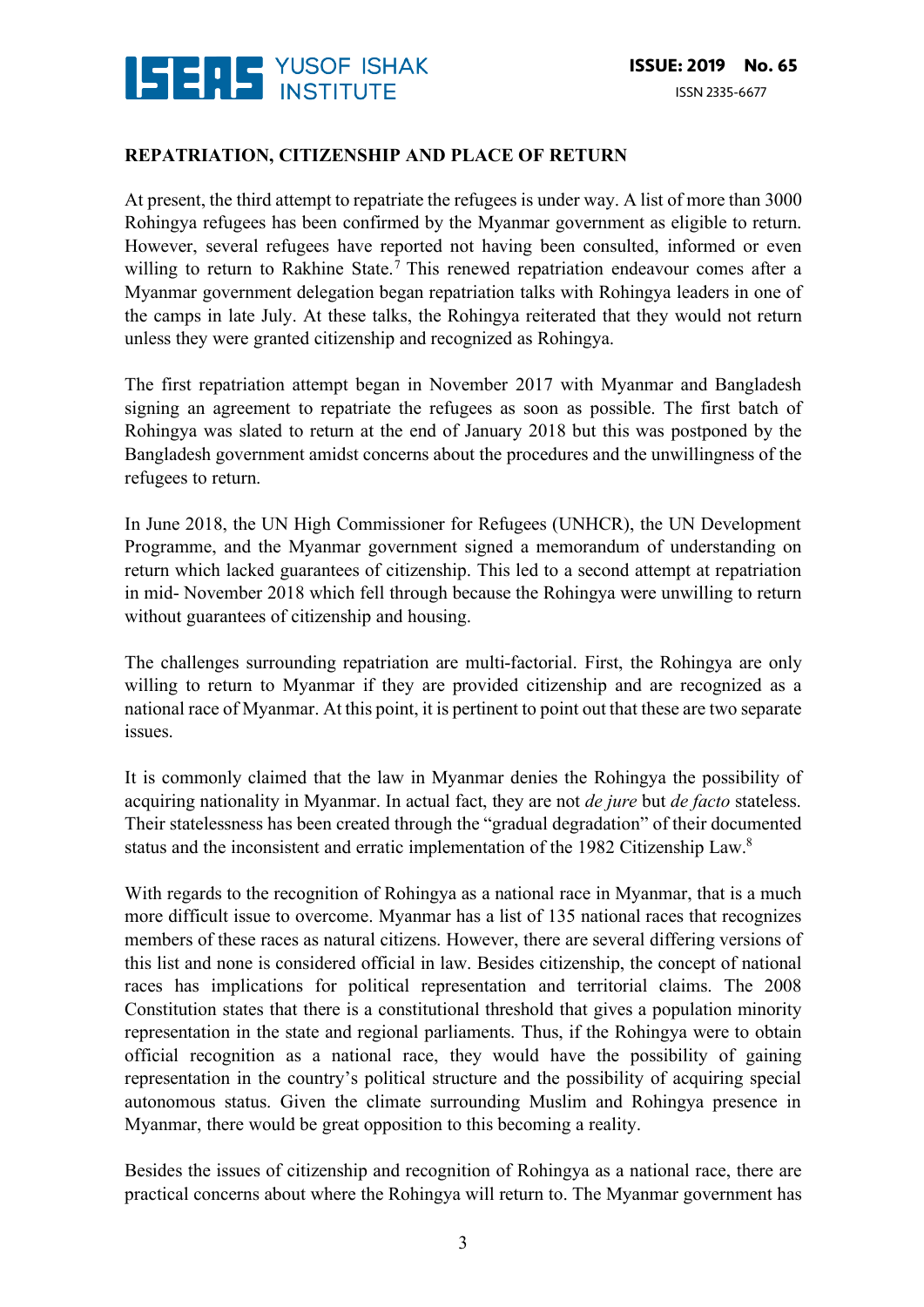

built two "reception centres" and a "transit camp," surrounded by perimeter fences, to process and house returnees. However, a recent report found that of the 329 Rohingya settlements identified by the United Nations Operational Satellite Applications Programme as damaged or destroyed during the 2017 crisis, more than 320 showed no signs of being reconstructed, 40 per cent were razed, and 6 suspected military facilities have been built or expanded on former Rohingya settlements. In addition, 58 settlements were identified as having been demolished in 2018, and others in 2019.<sup>9</sup> In response to this report, the Minister for Social Welfare, Relief and Resettlement said that Myanmar has plans to build better villages that will include public infrastructure on empty plots of land where Rohingya homes used to be.<sup>10</sup>

#### **BANGLADESH: PERMISSION TO REMAIN AND CONCERNS FOR THE LOCAL SURROUNDINGS**

After initially pushing back refugees in August 2017, the Bangladeshi authorities permitted the Rohingya to seek sanctuary in Cox's Bazar. Bangladesh has allowed international agencies to provide services and assistance to the refugees and has said that it will not force the Rohingya to leave. The Bangladeshi public has been supportive of this but worries about the impact on employment, prices, resources, the environment and radicalization.<sup>11</sup> Some studies have shown drastic changes in vegetation cover in the areas where the Rohingya have settled, degradation of forested land and destruction of wildlife habitats.<sup>12</sup>

At present, the Bangladesh government has plans to move about 100 000 of the refugees to a silt riverine island in the Bay of Bengal to deal with the overcrowding in Cox's Bazar. The concern among international agencies is the risk that cyclones and tidal waves would pose to residents. In response, Bangladeshi officials claim that the island has been secured with embankments, and that the homes and cyclone shelters they have built on the island are better than those available to millions of Bangladeshis. The Rohingya living in the camps have repeatedly said that they will not go as they fear for their safety.

#### **FACT-FINDING AND JUSTICE**

In March 2017, five months before the Rohingya crisis, the United Nations Human Rights Council established an independent fact-finding mission to establish the circumstances of the alleged human rights violations and abuses by military and security forces in Myanmar. The aim was to ensure full accountability for perpetrators and justice for victims. The mission presented a report to the Human Rights Council in September 2018 stating that "consistent patterns of serious human rights violations and abuses in Kachin, Rakhine and Shan States, in addition to serious violations of international humanitarian law" had been "principally committed by the Myanmar security forces, particularly the military". In addition, "[m]any violations amount to the gravest crimes under international law". It recommended that certain senior generals of the Myanmar military be investigated and prosecuted in an international criminal tribunal for genocide, crimes against human and war crimes.13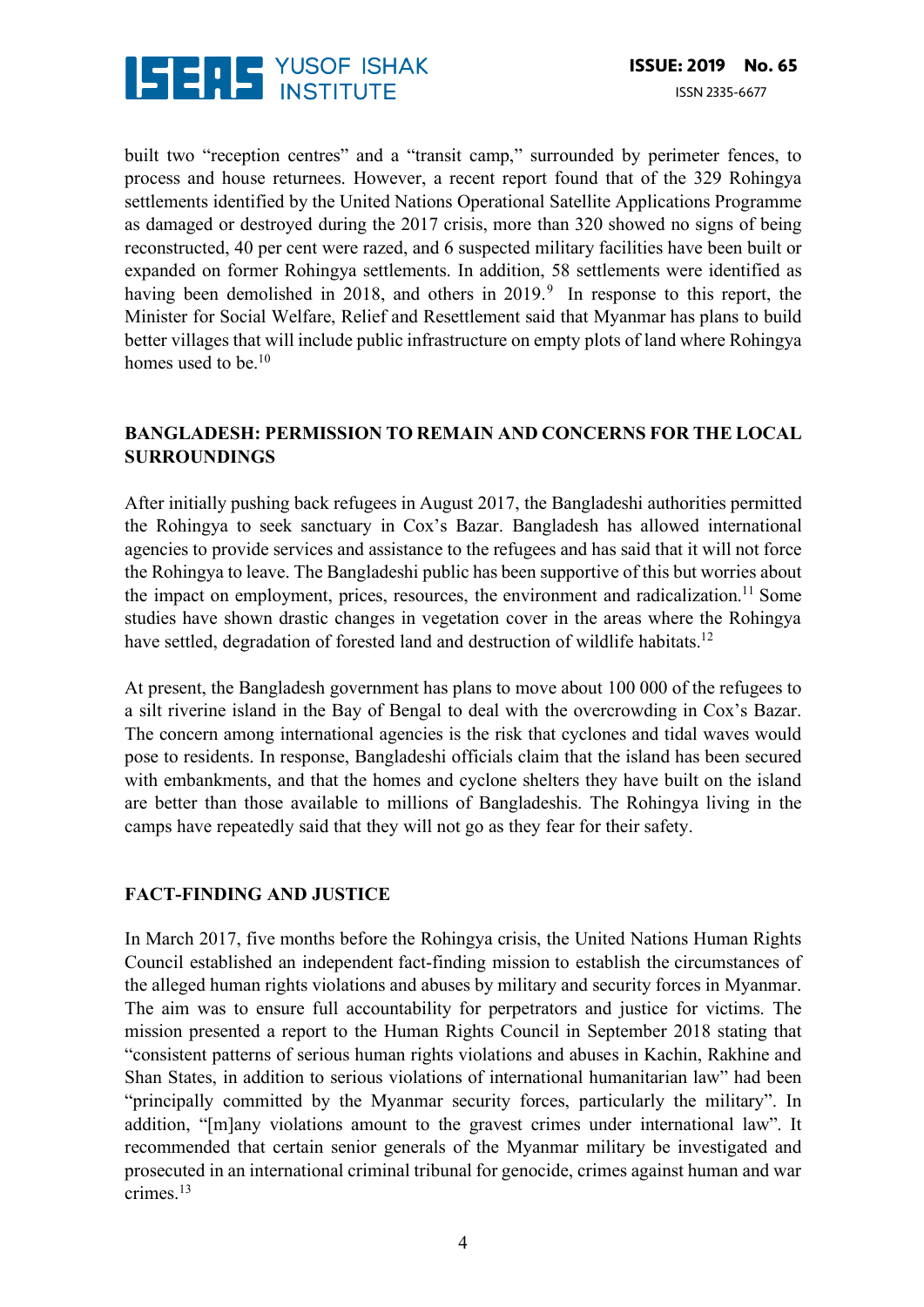

In July this year, the US announced sanctions on Myanmar military's Commander-in-Chief Min Aung Hlaing and his deputy, Soe Win, and two other senior commanders and their families, for extrajudicial killings of Rohingya, barring them from entry to the United States.

In August, the same fact-finding mission called for an embargo on arms sales to Myanmar and for targeted sanctions on businesses with connections to the military because they were found to be funding human rights abuses. The report called for senior military officials to face investigation and prosecution for genocide, crimes against humanity, and war crimes. The fact-finding mission on Myanmar intends to submit its final report to the UN Security Council in September.<sup>14</sup>

The Myanmar government opposed the establishment of the UN Human Rights Council Fact-Finding Mission, stating that it was based on unfounded allegations.<sup>15</sup> It has repeatedly denied that security force abuses took place and barred the UN fact-finding mission and special rapporteur on Myanmar from the country. The Myanmar government did not respond to a detailed list of questions submitted nor to the report written by the fact-finding mission. In fact, the Myanmar government does not recognize the report.

The fact-finding mission concluded that the Myanmar government has proven itself unable and unwilling to investigate and prosecute crimes under international law. This is significant because the case can later be referred to the International Criminal Court (ICC), an intergovernmental organization and international tribunal, which can only take action when justice in national courts is not possible.

The ICC has no jurisdiction over crimes in Myanmar as the latter is not an ICC member. However, Bangladesh is a member and thus the ICC has jurisdiction where an element of the crimes occurred in Bangladesh. Nevertheless, there are political forces at play. The conventional procedure would be for the UN Security Council to refer the case in Myanmar to the ICC. However, Chinese and Russian opposition in the UN Security Council would make this unlikely at present.<sup>16</sup>

#### **THE MYANMAR GOVERNMENT**

In May 2018, the Myanmar government set up a four-member Independent Commission of Enquiry to look into abuses in Rakhine State. At the end of 2018, the commission called for people to provide evidence of abuses conducted by Myanmar's military during the 2017 crisis. It has had access to different communities in northern Rakhine, unlike the UN factfinding mission. At present, the commission is in Bangladesh with the intention of interviewing 150 to 200 Rohingya.17 It is not known if any of the Rohingya refugees have agreed to speak to it.

The Myanmar military held an investigation into the events that happened in August 2017 and issued a report end 2017 that exonerated the security forces of any crimes.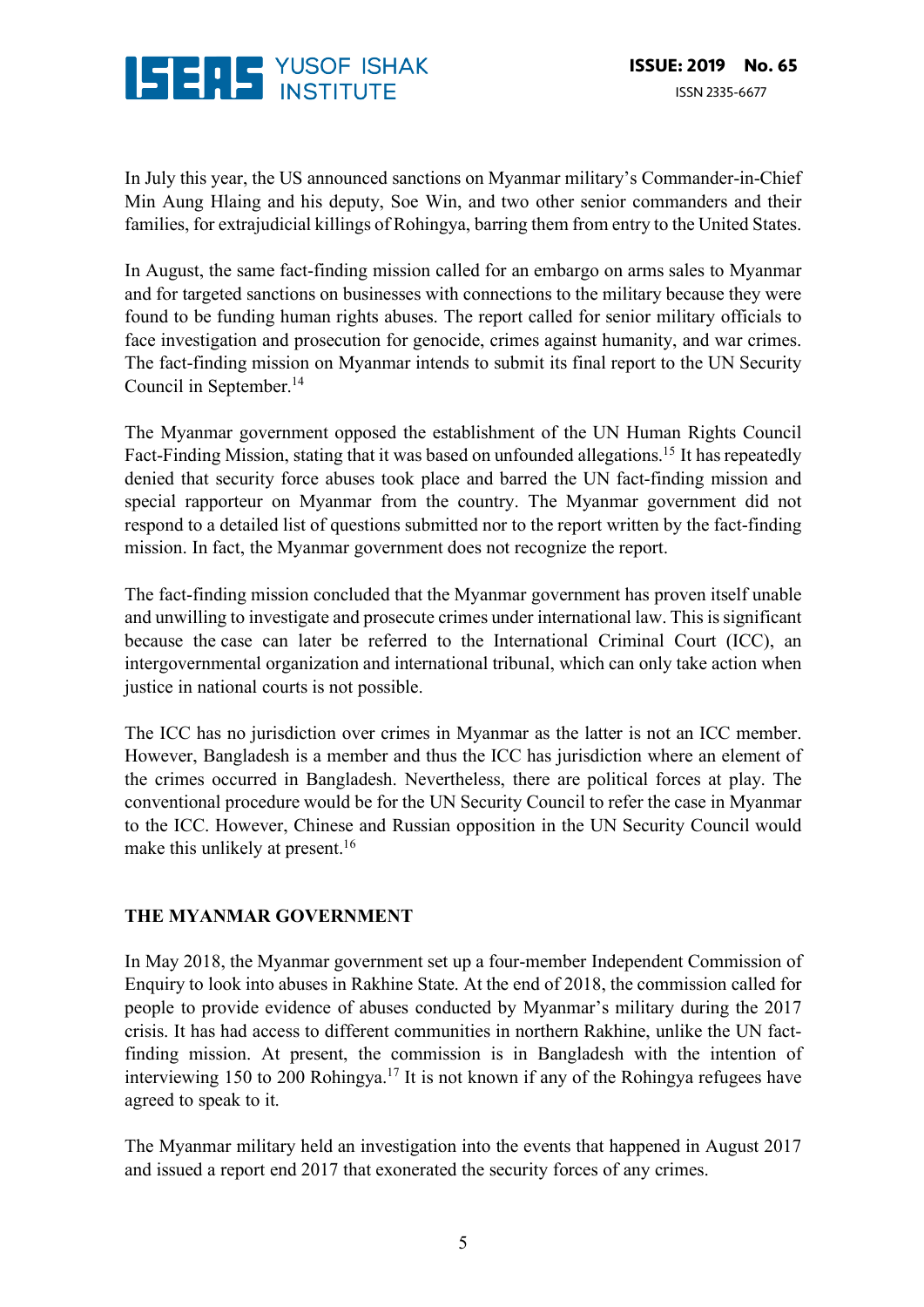

In April 2018, the military, after launching an investigation into the killing of 10 Rohingya men, sentenced seven soldiers to 10 years of prison for their participation in the killing of 10 Rohingya men in the beginning of September 2017. This investigation was conducted after two Reuters reporters uncovered the killings at the end of 2017. However, the seven soldiers were released in November 2018, after having served less than a year of their sentence.<sup>18</sup> In an ironic twist, the two Reuters reporters who brought the case to light spent more than 16 months in prison after having been charged for obtaining state secrets.

In March this year, the Myanmar military set up a military court to investigate its conduct during the Rohingya crisis of 2017.<sup>19</sup> The court consists of three senior military officials who have been tasked to examine the Rohingya crisis of 2017. It is believed by international commentators that this was in response to the UN fact-finding mission reports building up evidence of abuses and violations carried out by the Myanmar military in August 2017.

The military maintains that its operations in Rakhine State in August 2017 were legitimate and undertaken in response to attacks by ARSA. Myanmar civilian officials have also repeatedly denied that security forces committed abuses during the operations.

The Myanmar government has adopted a long-term economic approach to resolving the conflict in Rakhine State. The Union Enterprise for Humanitarian Assistance, Resettlement and Development in Rakhine (UEHRD), formed in October 2017, has been tasked to provide humanitarian aid, coordinate resettlement and rehabilitation efforts, create sustainable development, and promote conflict resolution and durable peace in Rakhine State. It is run by a committee which is government led and which is involved in national level work. This committee is steered by 10 private sector task forces.

UEHRD has pursued entrepreneurs and businesspeople for donations and investment.20 The emphasis has been on inviting local and foreign enterprises to invest in Rakhine State in areas such as the building of infrastructure, establishing an agriculture and livestock breeding economic zone, developing the information technology and media sectors, creating job opportunities, conducting vocational training, promoting healthcare services, establishing micro-finance schemes and promoting the tourist sector.<sup>21</sup>

The Myanmar government's plans for Rakhine State may be derailed as armed conflict has escalated in the state. The Arakan Army, whose objective is the self-determination of the population of Rakhine State, had mostly confined its armed activities to Kachin and Chin States. However, since the beginning of this year, it has begun attacking security targets and kidnapping civilians in Rakhine State. These activities and some public support for the Arakan Army are added challenges to the complex problems the Myanmar government faces in trying to resolve issues in Rakhine State.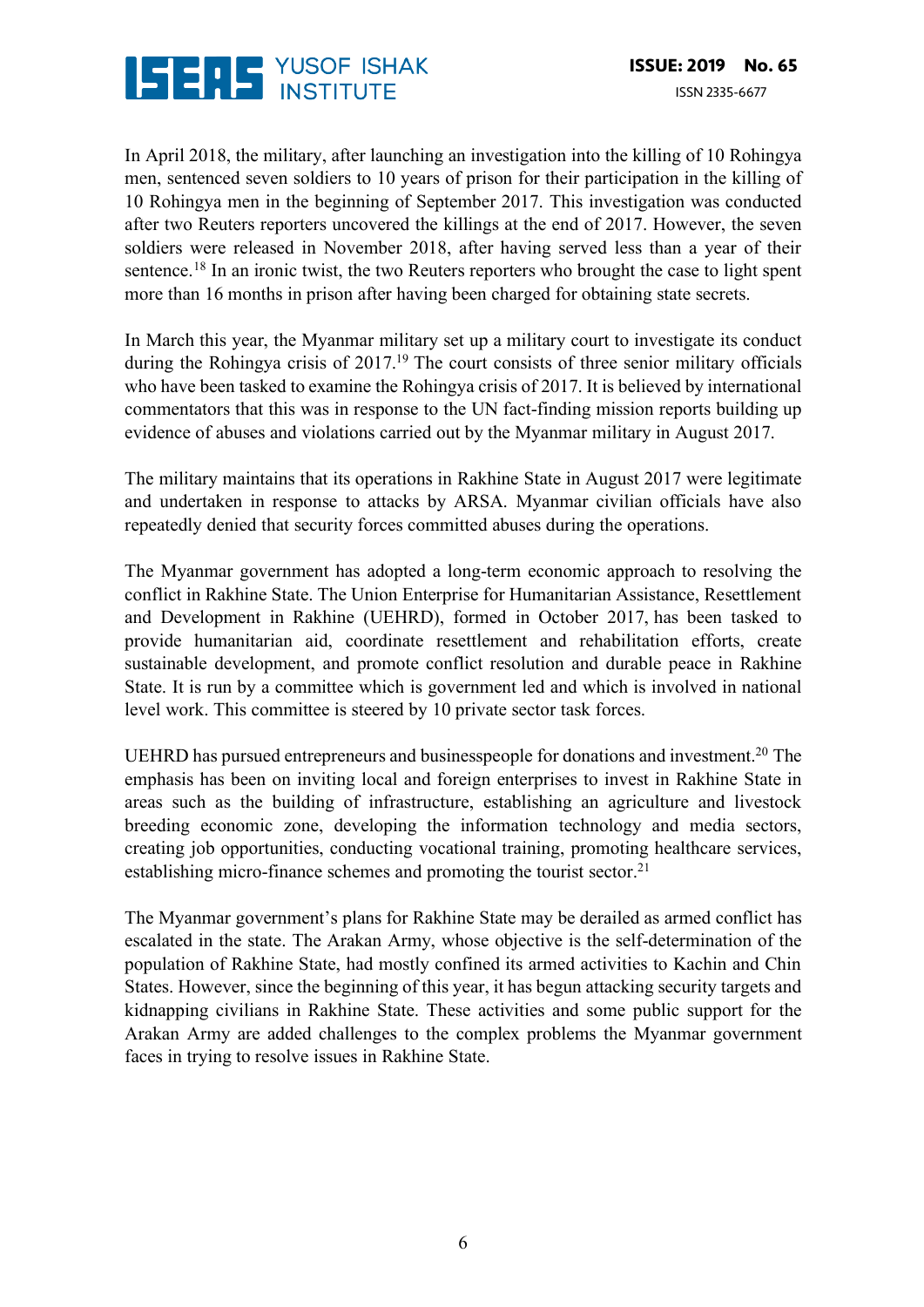

### **CONCLUSION**

The various issues surrounding Rohingya refugee living conditions, justice for the violations visited upon them, repatriation and resolution of the conflict in Rakhine State are in a state of deadlock. It is very likely that this standoff will continue into the medium- and long-term future. At present, the likelihood of repatriation is very low and the refugees will likely remain in the camps in Bangladesh for the foreseeable future.

International actors, the Myanmar government and the military have pursued different lines of inquiry for the crisis in August 2017. However, the outcomes are at odds with one another, and the possibility of obtaining true accountability are also at a standstill as a result of diverging political interests.

In the meantime, the Myanmar government has prioritized economic development in Rakhine State to resolve the many issue that plague the state. This approach has its merits but Rakhine State is currently dealing with multiple forms of conflict from the Arakan Rohingya Salvation Army (ARSA) and the Arakan Army (two non-state armed groups with vastly different objectives), tensions between Muslims and Buddhist Rakhine, and longstanding antipathy between the Rakhine and the Myanmar government. At present, the possibilities of sustainable development and peace in Rakhine State for all ethnic groups looks to be a distant dream.

https://reliefweb.int/sites/reliefweb.int/files/resources/2019%20JRP%20for%20Rohingya%20Hum anitarian%20Crisis%20%28February%202019%29.compressed\_0.pdf accessed 20 August 2019.

 $\frac{5}{5}$  Strategic Executive Group. 2019 Joint Response Plan.

<sup>&</sup>lt;sup>1</sup> Medecins sans frontieres. Rohingya crisis – a summary of findings from six pooled surveys. 9 December 2017. https://www.msf.org/myanmarbangladesh-rohingya-crisis-summary-findings-sixpooled-surveys accessed 20 August 2019. 

<sup>2</sup> UNHCR Refugee Response in Bangladesh.

https://data2.unhcr.org/en/situations/myanmar\_refugees accessed 20 August 2019.

<sup>3</sup> UNHCR Bangladesh Refugee Emergency Response Population Factsheet (as of 31 July2019. https://data2.unhcr.org/en/documents/download/70585 accessed 20 August 2019.

<sup>4</sup> Strategic Executive Group. 2019 Joint Response Plan for Rohingya Humanitarian Crisis. January-December.

 $6$  Education Sector – Cox's Bazar, Bangladesh. 29 July 2019. https://reliefweb.int/sites/reliefweb.int/files/resources/190728\_edsector\_5w\_ma.pdf accessed 20 August 2019.

<sup>7</sup> Ellis-Petersen, E. and Rahman, A. "Myanmar and Bangladesh to start sending back thousands of Rohingya". *The Guardian* 16 August 2019.

https://www.theguardian.com/world/2019/aug/16/myanmar-and-bangladesh-to-start-sending-backthousands-of-rohingya?utm\_source=Daily+News+on+the+Southeast+Asian+Region+-

<sup>+16+</sup>Aug+2019&utm\_campaign=Daily+News+Alert+20190815&utm\_medium=email accessed 20 August 2019.

<sup>8</sup> Nyi Nyi Kyaw. "Unpacking the Presumed Statelessness of Rohingyas". *Journal of Immigrant & Refugee Studies*, 15(3), 2017: 269-286, p. 283.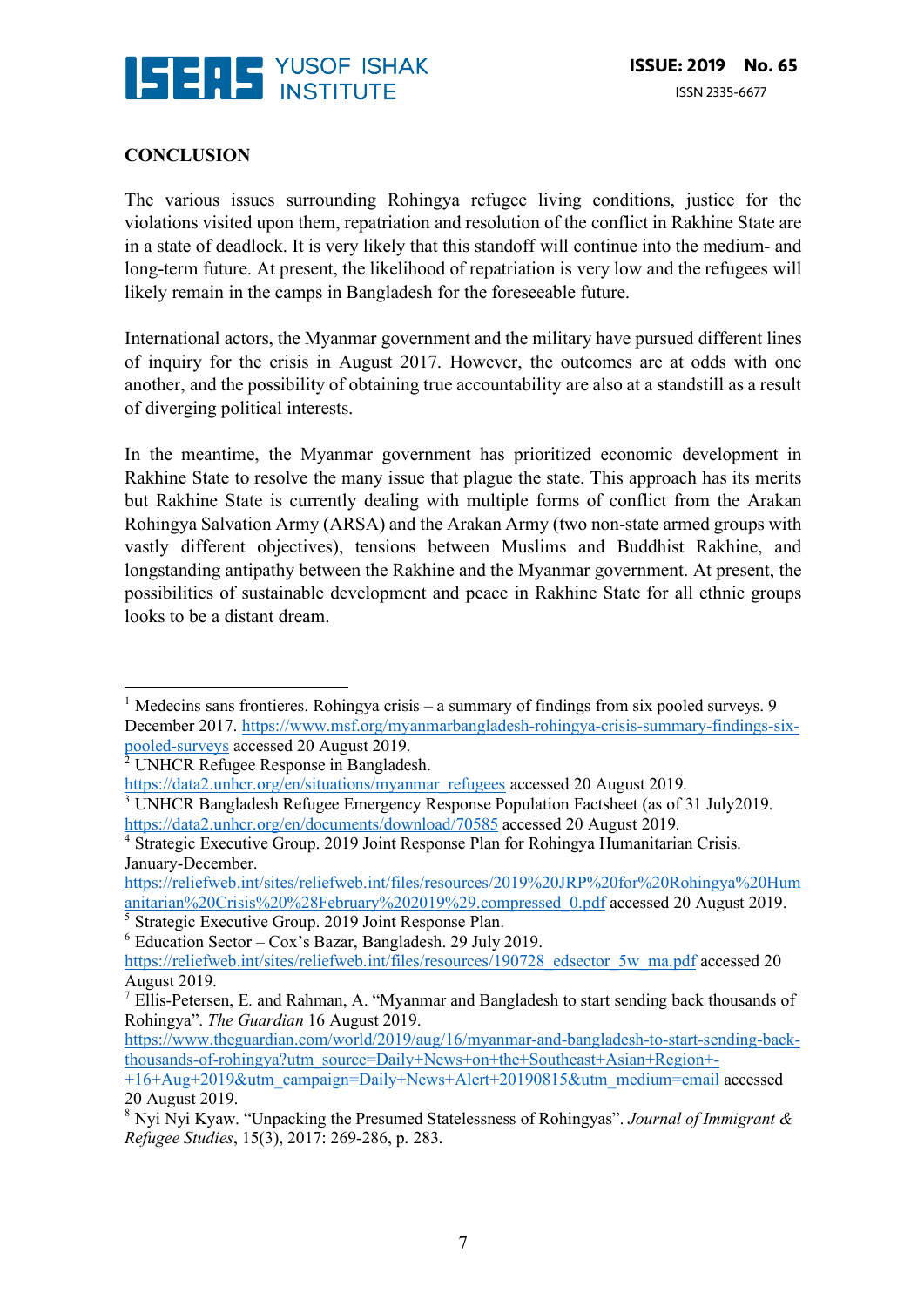

<sup>9</sup> Ruser, N., Thomas, E. and Walker, M. *Mapping Conditions in Rakhine State*. International Cyber Policy Centre. 24 July 2019. https://pageflow.aspi.org.au/rakhine-state/#215547 accessed 20 August 2019.

<u> 1989 - Andrea San Andrew Maria (h. 1989).</u><br>1900 - Andrew Maria (h. 1980).

 $10$  Leong, W. K. "Myanmar says plans to build villages on empty plots of land in parts of northern Rakhine". *CNA*, 25 July 2019. https://www.channelnewsasia.com/news/asia/myanmar-says-plansto-build-villages-on-empty-plots-of-land-in-11750732 accessed 21 August 2019.

<sup>11</sup> Idris, I. "Rohingya refugee crisis: impact on Bangladeshi politics". *K4D*, 3 November 2017. https://assets.publishing.service.gov.uk/media/5a5f298c40f0b652634c6f52/233-Rohingya-Refugee-Crisis-Impact-on-Bangladeshi-Politics.pdf accessed 19 August 2019.

 $\frac{12 \text{ I} \cdot \text{Im} \times \text{Im} \times \text{Im} \times \text{Im} \times \text{Im} \times \text{Im} \times \text{Im} \times \text{Im} \times \text{Im} \times \text{Im} \times \text{Im} \times \text{Im} \times \text{Im} \times \text{Im} \times \text{Im} \times \text{Im} \times \text{Im} \times \text{Im} \times \text{Im} \times \text{Im} \times \text{Im} \times \text{Im} \times \text{Im} \times \text{Im} \times \text{Im} \times \text{Im} \times \text{Im} \times \text{Im} \times \text{Im} \times \text{Im}$ of vegetation cover change in Teknaf Peninsula in Bangladesh". *Ecocycles* 4(1), (2018): 16-19, Rahman, M. Z. "Livelihoods of Rohingyas and Their Impacts on Deforestation". In Deforestation in the Teknaf Peninsula of Bangladesh: A Study of Political Ecology edited by M. Tanu and Md Abiar Rahman, pp. 113-125, Singapore: Springer, 2018.

<sup>13</sup> Human Rights Council. Independent International Fact-Finding Mission on Myanmar. *Report of the independent international fact-finding mission on Myanmar*. 12 September 2018, p. 1.

<sup>14</sup> Human Rights Council. Independent International Fact-Finding Mission on Myanmar. *The economic interests of the Myanmar military.* 5 August 2019.

<sup>15</sup> The Republic of the Union of Myanmar President's Office. *Myanmar Foreign Ministry issues press statement of FFM's report*. 6 August 2019. http://www.president-

office.gov.mm/en/?q=issues/national-security/id-9482 accessed 20 August 2019. <sup>16</sup> Singh, P. *ICC Prosecutor Seeking to Investigate Crimes Against Rohingya*. Human Rights Watch, 26 June 2019. https://www.hrw.org/news/2019/06/26/icc-prosecutor-seeking-investigatecrimes-against-rohingya accessed 18 August 2019, Reuters. *China, Russia block UN Council concern about Myanmar violence*. 18 March 2017 https://www.reuters.com/article/us-myanmarrohingya-un/china-russia-block-u-n-council-concern-about-myanmar-violence-idUSKBN16O2J6 accessed 18 August 2019.

 $17$  The Daily Star. Rohingya Repression: Myanmar Probe Team arrives in Cox's Bazar. 21 August 2109 https://www.thedailystar.net/backpage/news/rohingya-repression-myanmar-probe-teamarrives-coxs-bazar-1788238 accessed 21 August 2019.

<sup>18</sup> The Straits Times. *Soldiers jailed for Rohingya killings granted early release*. 28 May 2019. https://www.straitstimes.com/asia/se-asia/soldiers-jailed-for-rohingya-killings-granted-earlyrelease accessed 20 August 2019.

<sup>19</sup> Reuters. *Myanmar military court to probe Rohingya atrocity allegations*. 18 March 2019. https://www.reuters.com/article/us-myanmar-rohingya-military/myanmar-military-court-to-proberohingya-atrocity-allegations-idUSKCN1QZ11K accessed 18 August 2019.

<sup>20</sup> The Republic of the Union of Myanmar President's Office. *Entreprenuers contribute to UEHRD in Rakhine State.* Undated http://www.myanmarpresidentoffice.info/mpoen/?q=issues/rakhinestate-affairs/id-7942 accessed 21 August 2019, Dunant, B. "Tycoons on the Frontline of Rakhine Reconstruction". VOA, 23 January 2018 https://www.voanews.com/east-asia/tycoons-frontlinerakhine-reconstruction accessed 21 August 2019.

<sup>21</sup> Global New Light of Myanmar. *UEHRD collaborates with international community, supported by ASEAN*. 20 May 2019 https://www.globalnewlightofmyanmar.com/uehrd-collaborates-withinternational-community-supported-by-asean/ access 20 August 2019.